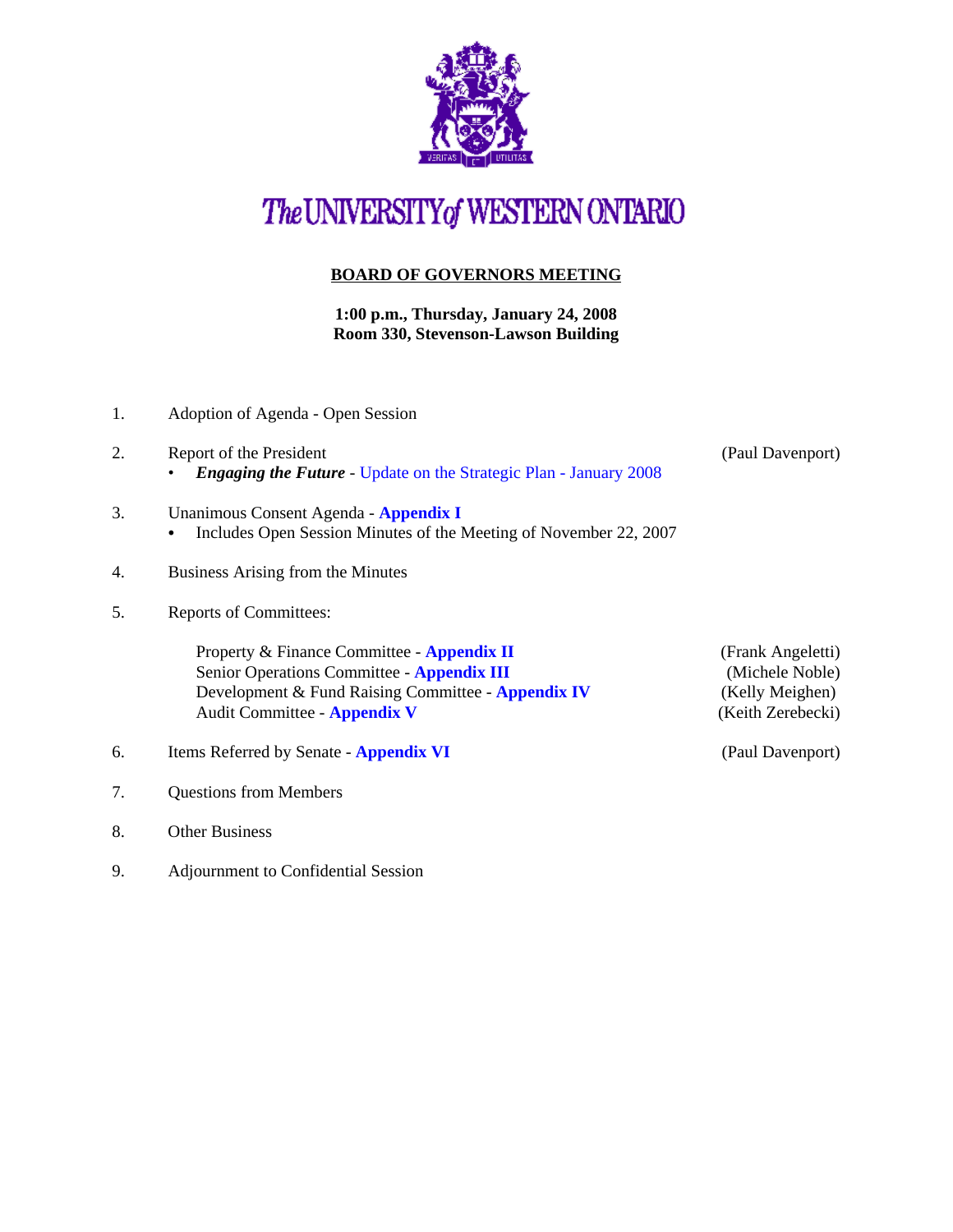## **SUMMARY OF AGENDA ITEMS - January 24, 2008 - OPEN SESSION**

| <b>Adoption of the Agenda</b><br><b>Report of the President</b><br><b>Unanimous Consent Agenda - Appendix I</b><br>Minutes of the Meeting of November 22, 2007 (public portion only for web) |                                                                                                                      | <b>ACTION</b><br><b>INFO</b><br><b>ACTION</b><br><b>ACTION</b> |    |                                                          |               |
|----------------------------------------------------------------------------------------------------------------------------------------------------------------------------------------------|----------------------------------------------------------------------------------------------------------------------|----------------------------------------------------------------|----|----------------------------------------------------------|---------------|
|                                                                                                                                                                                              |                                                                                                                      |                                                                |    | Report of the Property & Finance Committee - Appendix II |               |
|                                                                                                                                                                                              |                                                                                                                      |                                                                | 1. | Process for Late Supplemental Fee Approvals              | <b>ACTION</b> |
|                                                                                                                                                                                              |                                                                                                                      |                                                                | 2. | Annual Allocation from the Western Fund                  | <b>ACTION</b> |
| 3.                                                                                                                                                                                           | <b>Changes to Capital Budget Format</b>                                                                              | <b>INFO</b>                                                    |    |                                                          |               |
| 4.                                                                                                                                                                                           | Cassels Brock LLP Fellowship in Contract Law                                                                         | <b>INFO</b>                                                    |    |                                                          |               |
| 5.                                                                                                                                                                                           | Green Shield Canada Foundation Fellowship in Medical Education                                                       | <b>INFO</b>                                                    |    |                                                          |               |
| 6.                                                                                                                                                                                           | Annual Report on Trademark Licensees/Bookstore                                                                       | <b>INFO</b>                                                    |    |                                                          |               |
| 7.                                                                                                                                                                                           | <b>Investment Committee Report</b>                                                                                   | <b>INFO</b>                                                    |    |                                                          |               |
| 8.                                                                                                                                                                                           | <b>Investment Committee Membership</b>                                                                               | <b>INFO</b>                                                    |    |                                                          |               |
| 9.                                                                                                                                                                                           | <b>Quarterly Financial Report (Operating)</b>                                                                        | <b>INFO</b>                                                    |    |                                                          |               |
| 10.                                                                                                                                                                                          | <b>Ancillary Financial Report</b>                                                                                    | <b>INFO</b>                                                    |    |                                                          |               |
| 11.                                                                                                                                                                                          | Quarterly Ratio Report on Non-Endowed Funds                                                                          | <b>INFO</b>                                                    |    |                                                          |               |
| 12.                                                                                                                                                                                          | Scholarships/Awards/Prizes                                                                                           | <b>INFO</b>                                                    |    |                                                          |               |
|                                                                                                                                                                                              | <b>Report of the Senior Operations Committee - Appendix III</b>                                                      |                                                                |    |                                                          |               |
| 13.                                                                                                                                                                                          | <b>Campus and Community Affairs Committee</b>                                                                        | <b>ACTION</b>                                                  |    |                                                          |               |
|                                                                                                                                                                                              | Report of the Development & Fund Raising Committee - Appendix IV                                                     |                                                                |    |                                                          |               |
| 14.                                                                                                                                                                                          | MAPP 1.44 - Naming Policy                                                                                            | <b>ACTION</b>                                                  |    |                                                          |               |
| 15.                                                                                                                                                                                          | MAPP 1.9 - Naming of Campus Buildings, Physical Structures and Spaces                                                | <b>ACTION</b>                                                  |    |                                                          |               |
| 16.                                                                                                                                                                                          | Fund Raising Progress to December 31, 2007                                                                           | <b>INFO</b>                                                    |    |                                                          |               |
|                                                                                                                                                                                              | <b>Report of the Audit Committee - Appendix V</b>                                                                    |                                                                |    |                                                          |               |
| 17.                                                                                                                                                                                          | Equity & Human Rights Services - Annual Report (May 2006 - April 2007)                                               | <b>INFO</b>                                                    |    |                                                          |               |
|                                                                                                                                                                                              | <b>Items Referred by the Senate - Appendix VI</b>                                                                    |                                                                |    |                                                          |               |
| 18.                                                                                                                                                                                          | Agreement for Affiliate Membership for Huron University College within the<br><b>Toronto School of Theology</b>      | <b>ACTION</b>                                                  |    |                                                          |               |
| 19.                                                                                                                                                                                          | Don Wright Faculty of Music - Departmental Merger                                                                    | <b>ACTION</b>                                                  |    |                                                          |               |
| 20.                                                                                                                                                                                          | First-Year, First-Entry Undergraduate Enrolment for the Constituent<br>University and Affiliated University Colleges | <b>INFO</b>                                                    |    |                                                          |               |
| 21.                                                                                                                                                                                          | 2007-08 Enrolment Update                                                                                             | <b>INFO</b>                                                    |    |                                                          |               |
| 22.                                                                                                                                                                                          | 2006-07 Survey on Student Finances                                                                                   | <b>INFO</b>                                                    |    |                                                          |               |